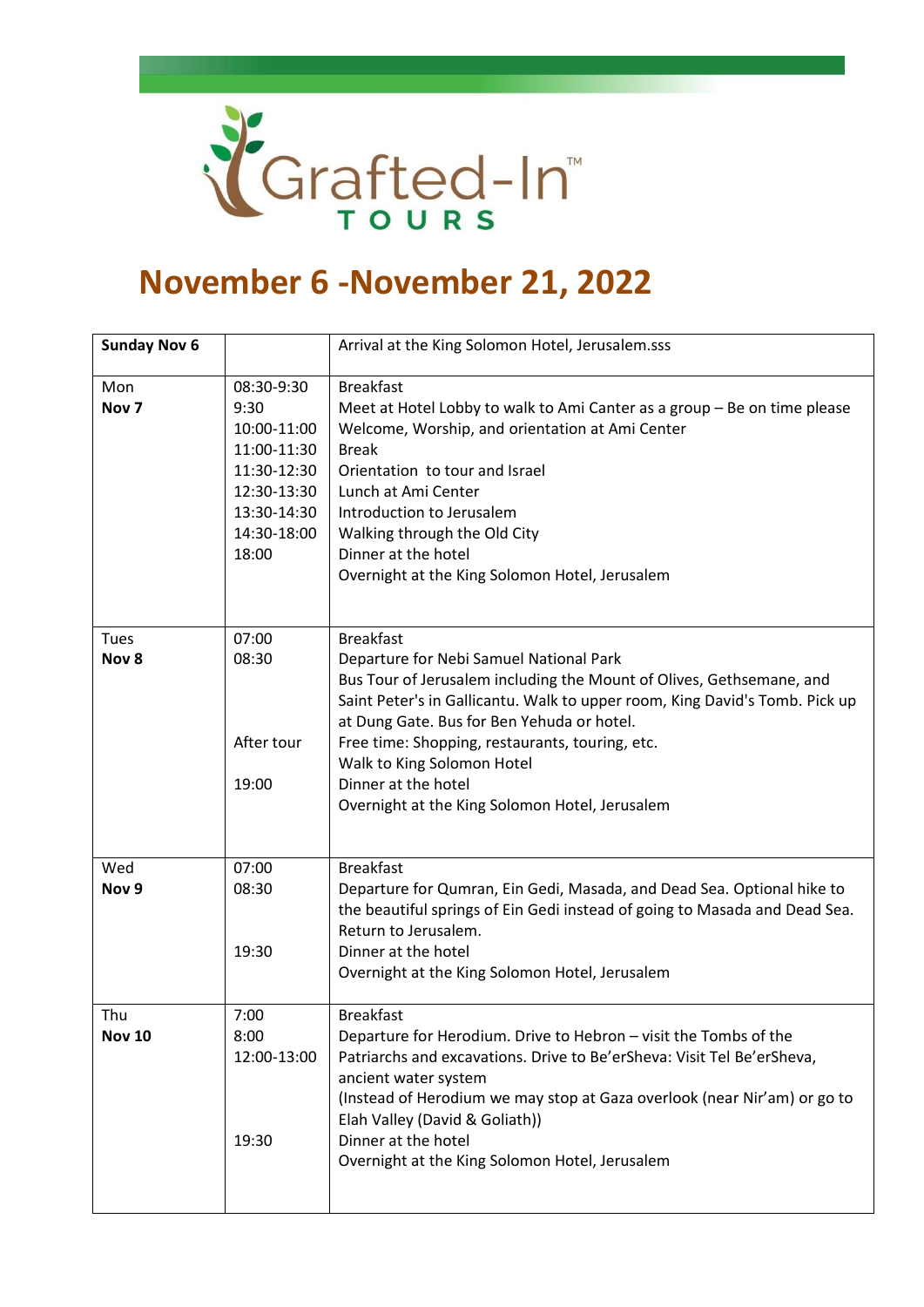| Fri<br><b>Nov 11</b> | 06:00<br>07:15<br>08:10<br>10:00<br>After tour<br>16:00<br>19:00<br>20:00 | <b>Breakfast</b><br>Walk to Western Wall (Kotel)<br>Tour of Western Wall: the Great Bridge Route<br>Jerusalem Archeological Park/Davidson Museum guided tour<br>Free time/touring (See list on Page 3)<br>Greeting the Sabbath at the Western Wall or go to Great Synagogue<br>Kiddush at the hotel<br>Dinner at the hotel<br>Overnight at the King Solomon Hotel, Jerusalem |
|----------------------|---------------------------------------------------------------------------|------------------------------------------------------------------------------------------------------------------------------------------------------------------------------------------------------------------------------------------------------------------------------------------------------------------------------------------------------------------------------|
| Sat<br><b>Nov 12</b> | 07:00<br>08:00<br>19:00                                                   | <b>Breakfast</b><br>Free time: Touring Jerusalem, Shopping, restaurants, (see list on Page 3)<br>Dinner at the hotel                                                                                                                                                                                                                                                         |
|                      |                                                                           | Overnight at the King Solomon Hotel<br>*** need to pack for the next 3 nights at Kabbutz Lavi, Galilee.                                                                                                                                                                                                                                                                      |
| Sun<br><b>Nov 13</b> | 07:00<br>08:00                                                            | <b>Breakfast</b><br>Departure for Galilee: Visit Rabbi Weiss' settlement & Jericho overlook,<br>Visit Jordan River baptismal site by Jericho.<br>Visit Migdal and possible boat ride on the Sea of Galilee. Stop somewhere<br>that we can see Tzfat and describe history of Kabala.                                                                                          |
|                      | 19:30                                                                     | Dinner at the Kibbutz Lavi<br>Overnight at the Kibbutz Lavi, Galilee                                                                                                                                                                                                                                                                                                         |
| Mon<br><b>Nov 14</b> | 07:00<br>08:00                                                            | <b>Breakfast</b><br>Departure for Capernaum (2 hours), the Golan Heights, Syrian overlook by                                                                                                                                                                                                                                                                                 |
|                      | 19:30                                                                     | Quinetra, visit Ein Kshatot, visit a winery if time permits<br>Dinner at the Kibbutz Lavi<br>Overnight at the Kibbutz Lavi, Galilee                                                                                                                                                                                                                                          |
| <b>Tue</b>           | 07:00                                                                     | <b>Breakfast</b>                                                                                                                                                                                                                                                                                                                                                             |
| <b>Nov 15</b>        | 08:00<br>19:00                                                            | Departure for Hatzor and Tel Dan (Dan river, excavations, Abraham Gate)<br>Dinner at the Kibbutz Lavi<br>Overnight at the Kibbutz Lavi, Galilee                                                                                                                                                                                                                              |
| Wed<br><b>Nov 16</b> | 07:00<br>07:30                                                            | <b>Breakfast</b><br>Departure for Zippori (Sepphoris), point out Nazareth and Kana. On drive to                                                                                                                                                                                                                                                                              |
|                      |                                                                           | Caesarea point out and talk about Carmel, and Megiddo.                                                                                                                                                                                                                                                                                                                       |
|                      | 19:30                                                                     | Caesarea: excavations, and return to Jerusalem<br>Dinner at the hotel<br>Overnight at the King Solomon Hotel, Jerusalem                                                                                                                                                                                                                                                      |
| Thu                  | 6:00                                                                      | <b>Breakfast</b>                                                                                                                                                                                                                                                                                                                                                             |
| <b>Nov 17</b>        | 07:00                                                                     | Departure for Temple Mount<br>Lions' gate /St Anne's/Pool of Bethesda                                                                                                                                                                                                                                                                                                        |
|                      | 10:30<br>12:00-15:00                                                      | Bus picks us up at Dung Gate to take us to Yad Vashem.<br>Tour of Yad Vashem                                                                                                                                                                                                                                                                                                 |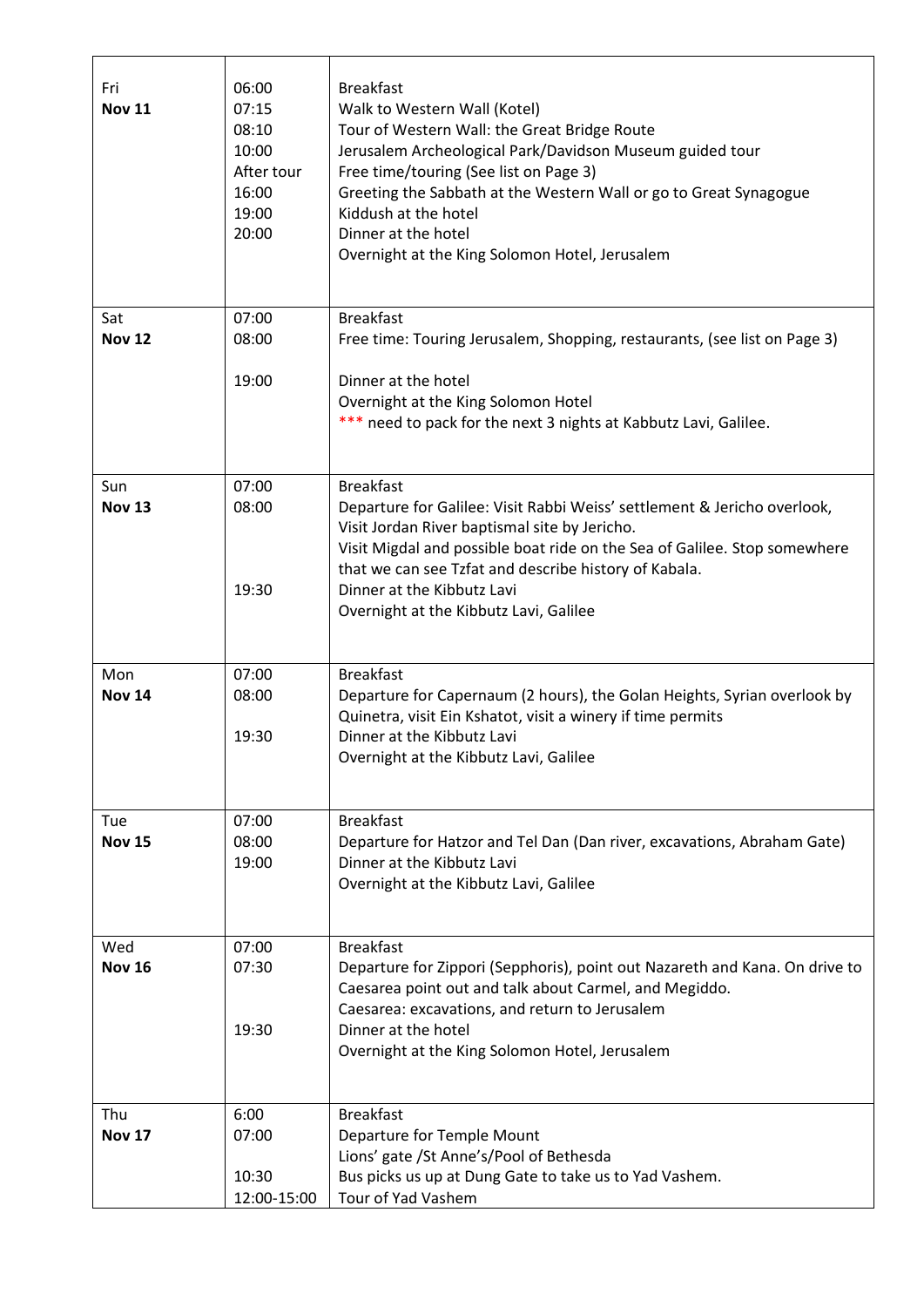|                      | 15:00<br>19:00                                                   | Bus takes us back to the hotel<br>Possible alternative for day is tour of Jerusalem with Ed Snitkoff<br>Free/flexible time - shopping/restaurants<br>Dinner at the hotel<br>Overnight at the King Solomon Hotel, Jerusalem                                                                                                                                                         |
|----------------------|------------------------------------------------------------------|------------------------------------------------------------------------------------------------------------------------------------------------------------------------------------------------------------------------------------------------------------------------------------------------------------------------------------------------------------------------------------|
| Fri<br><b>Nov 18</b> | 07:00<br>08:00<br>09:00<br>After tour<br>16:00<br>18:00<br>19:00 | <b>Breakfast</b><br>Walk to City of David excavation<br>Guided tour of City of David, 3 hour tour including Hezekiah tunnel or dry<br>tunnel<br>Free time/touring (See list on Page 3)<br>Shabbat service at the Great Synagogue<br>Kiddush Shabbat<br>Dinner at the hotel<br>Overnight at the King Solomon Hotel, Jerusalem                                                       |
| Sat<br><b>Nov 19</b> | 08:00<br>09:30<br>13:30<br>18:00<br>19:00                        | <b>Breakfast</b><br>Bus to The Israel Museum, Jerusalem model, and the Shrine of the Book.<br>Alternative: Bible Lands Museum<br>Bus to King Solomon hotel<br>Free time/touring (See list on Page 3). Possible alternatives are Bus to<br>Emmaus, or lecture by Prof. Medzini.<br><b>Farewell meeting</b><br>Dinner at the hotel<br>Overnight at the King Solomon Hotel, Jerusalem |
| Sun<br><b>Nov 20</b> | 07:00<br>08:30<br>09:30-12:30<br>After tour<br>19:00             | <b>Breakfast</b><br>Departure for Shiloh<br>Tour of Shiloh (Tomb of Joseph overlook -if time permits)<br>Free time/shopping/packing<br>Dinner at the King Solomon hotel<br>Overnight at the King Solomon Hotel, Jerusalem                                                                                                                                                          |
| Mon<br><b>Nov 21</b> | 07:00<br>Check out<br>day                                        | Breakfast and free time<br>Check out time for King Salomon Hotel is at 11:00am<br>Thank you for this memorable time together<br>Have a safe trip back home, until we see you again.<br>Blessings,<br>Grafted-In Tours' staff.                                                                                                                                                      |

## **Things to Do in Jerusalem:**

**Christian quarter:** Church of the Holy Sepulcher, Church of the Redeemer, Tower of David Museum, Ramparts walk. **Jewish quarter:** Western Wall (Kotel), Temple Institute museum, the Cardo, the Broad wall, Batei Majse square and the Rothschild building. **Muslim quarter:** St. Anne's church and pool of Bethesda, Via Dolorosa,

Ben Yehuda Street, Mahane Yehuda open market, restaurants, shops, etc.